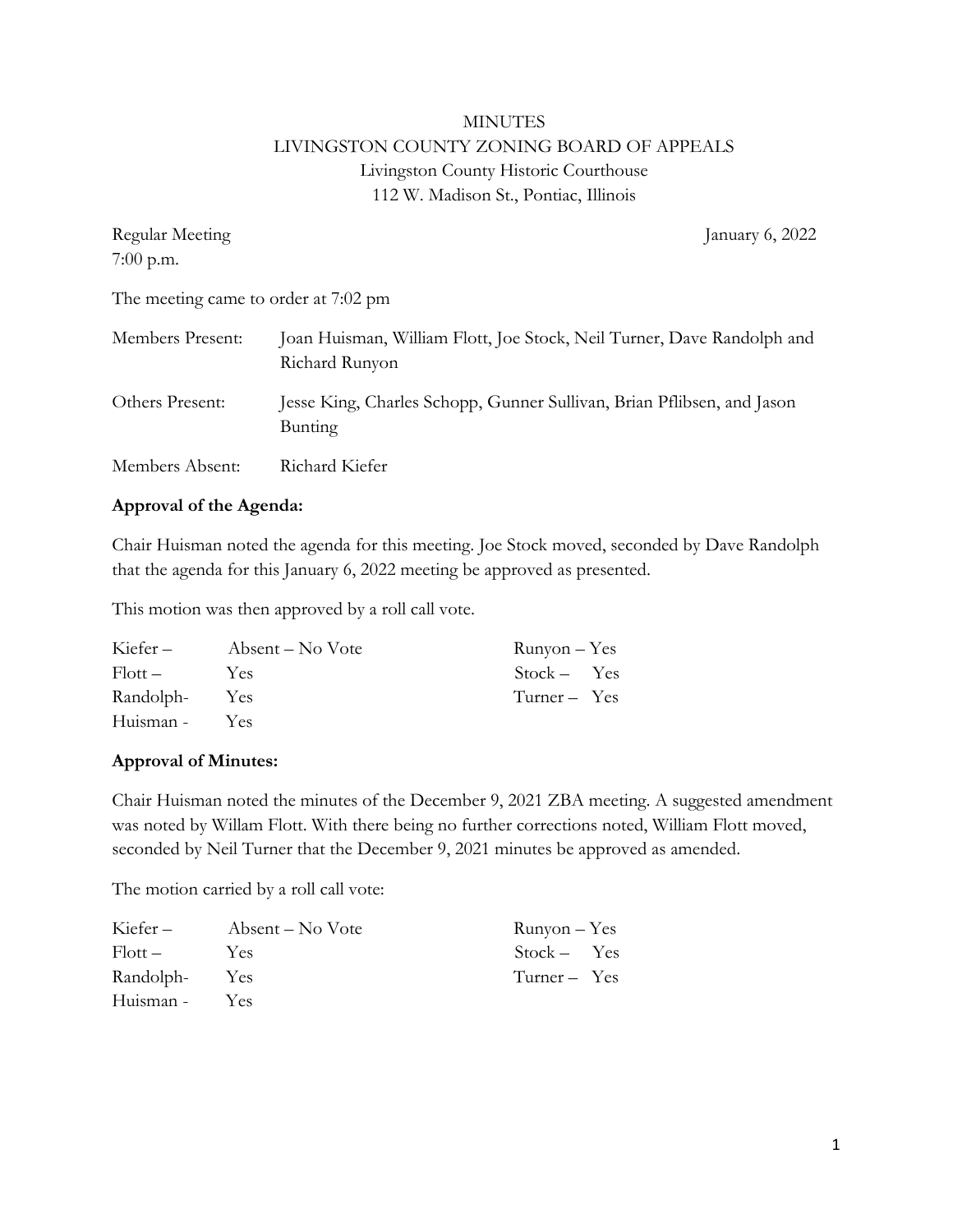### **Business to be reviewed:**

# **SU-5-21 – FALS, LLC (Review)**

This zoning case pertained to the review of a previously approved special use for property in an RA, Rural Residential, District to be used as fairgrounds as well as a private recreational development in unincorporated Fairbury.

The assistant zoning administrator provided an overview of the case to board members.

Gunner Sullivan, 301 Grandview Dr., Normal, IL, was present at the meeting to represent this special use case. Mr. Sullivan is the Director of New Business Development with FALS, LLC. Mr. Sullivan provided an update to board members on the construction of the new office building for the track. He stated that insulation will be installed soon and that the electrician is almost complete with their work. Mr. Sullivan related to board members that the target date for the building to be fully complete and operational is April  $1<sup>st</sup>$  and that as of right now, there does not seem to be anything that will delay that target date.

The assistant zoning administrator then asked Mr. Sullivan about lodging in the new office building that was rumored to be getting put into the building. Mr. Sullivan explained that there are available places for people to stay in the office building, but that it would be strictly for employees only such as himself since he lives in Normal. Mr. Sullivan added that it would not be an AirBnB-type arrangement where the space would be open to the public for rent.

Mr. Sullivan was then asked about events for this year. He explained that there are 22 races scheduled for 2022 which is essentially a normal racing schedule for the track. He added that they are currently seeking to book a larger scale concert, but that it is not being actively booked.

The assistant zoning administrator mentioned during his overview that the City of Fairbury is currently seeking to incorporate the FALS property. Mr. Sullivan was asked about where that process at for Fairbury annexing the FALS property. Mr. Sullivan stated that he did not know what discussions the city has had with Matt Curl but understood that there has been discussion about the city annexing the property.

Mr. Sullivan finished by informing board members that the first race of the season is scheduled for May  $7<sup>th</sup>$ .

With there being no further questions or concerns by zoning board members, Dave Randolph moved, seconded by Joe Stock, that zoning case SU-5-21 be approved with a review to take place in three years.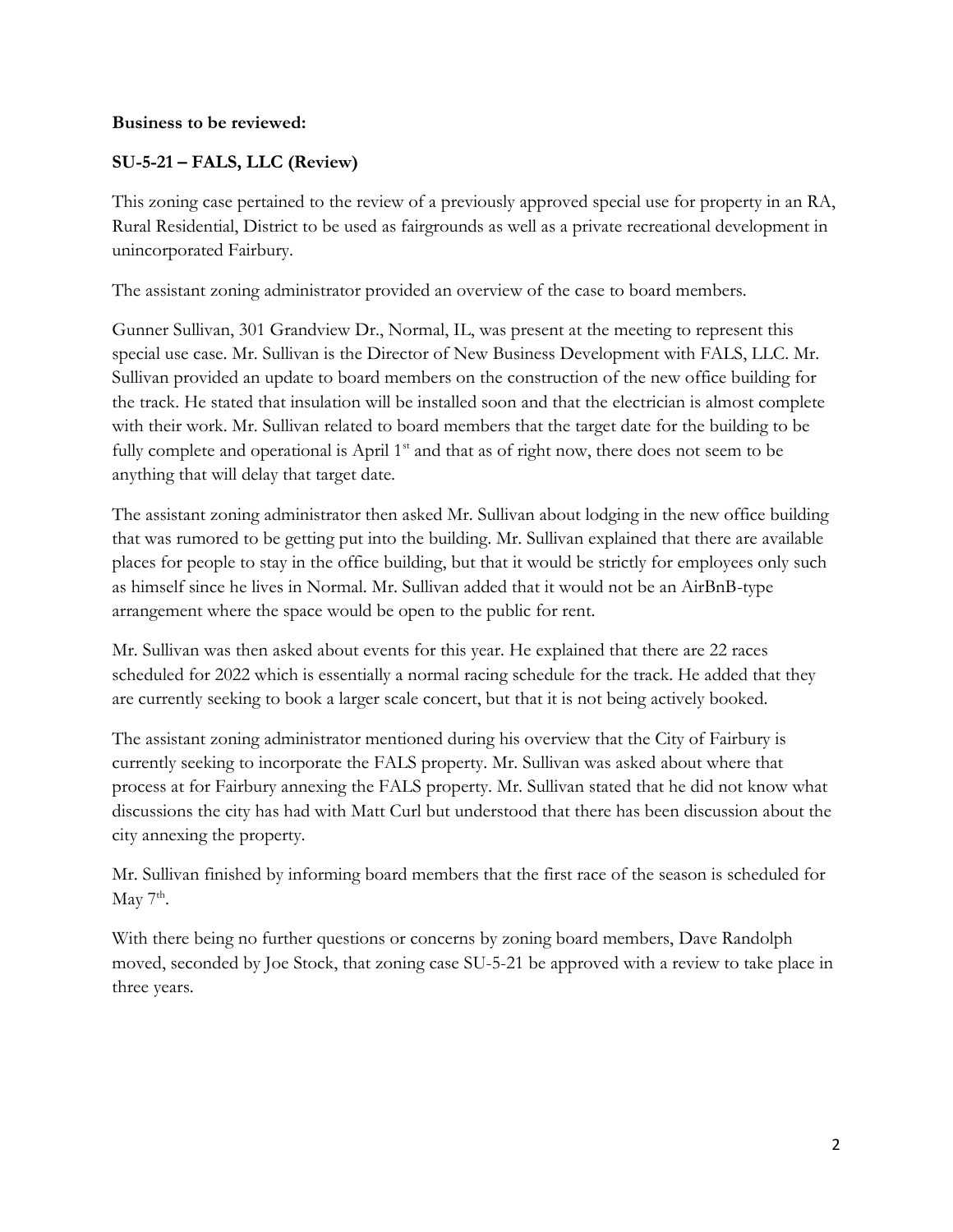This motion was then approved by a roll call vote.

| Kiefer-   | Absent – No Vote | Runyon – Yes   |  |
|-----------|------------------|----------------|--|
| Flott –   | Yes.             | $Stock - Yes$  |  |
| Randolph- | Yes              | $Turner - Yes$ |  |
| Huisman - | Yes <sup>-</sup> |                |  |

## **SU-2-15 – Pflibsen (Review)**

This zoning case pertained to a review of a previously approved special use to allow for property located in a C1, Local Business, District to be used as an indoor shooting range and rental services business in South Streator.

The assistant zoning administrator provided an overview of the case to board members as well as photos of the progress of the development of the building taken the day of this meeting.

Brian Pflibsen, 828 St. Rt. 18, Streator, IL, was present at the meeting as a representative of this case. Mr Pflibsen explained that he has all of the equipment for the range purchased at this time, but not all of it is installed.

Mr. Pflibsen was asked about the progress of his siding. Mr. Pflibsen stated that he is about "95 percent" completed with the siding work.

Mr. Pflibsen was then asked about whether he has any new plans beyond his current projects. Mr. Pflibsen stated that he does not.

Mr. Pflibsen noted that the lounge is nearly complete and that the plumbing and ductwork is all installed. He then added that he hopes to have everything done and operational within the next two months.

Mr. Pflibsen was then asked about what project he will work on after the siding is done. Mr. Pflibsen answered that he plans to work on the lounge and then work on the range after that.

With there being no further questions, Dave Randolph moved, seconded by Richard Runyon, that this case be approved with another review to be held in 6 months.

The motion carried by a roll call vote.

| Kiefer-           | Absent – No Vote | $Runyon - Yes$ |  |
|-------------------|------------------|----------------|--|
| $F_{\rm l}$ ott – | Yes.             | $Stock - Yes$  |  |
| Randolph-         | Yes              | $Turner - Yes$ |  |
| Huisman -         | Yes.             |                |  |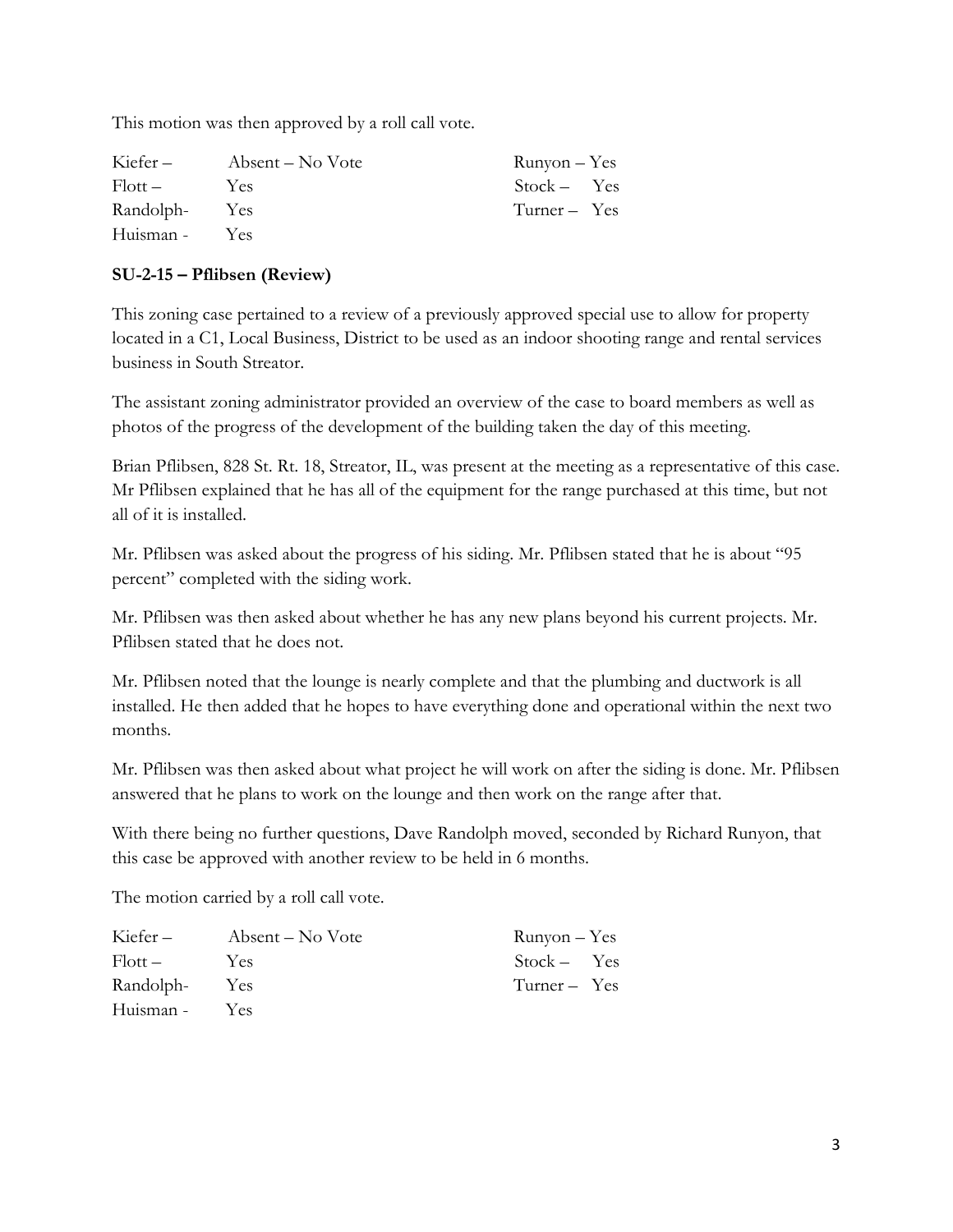## **ZT-1-22 – Livingston County Board (Special Uses)**

This zoning case pertained to the review of a proposed zoning text amendment initiated by the Livingston County Board to amend the county's ordinance regarding the procedure of final approval for special use applications that involve mineral extraction sites and airports.

The assistant gave an overview of the case to board members and explained that due to the large footprint that airports and mineral extraction sites can have for nearby residents, it was determined by the county board that the final decision making power for these larger special use projects may be more appropriate to be made by an elected body such as the county board rather than an appointed body like the ZBA.

There were no questions or comments from the ZBA members.

Dave Randolph moved, seconded by Neil Turner that this zoning case be recommended for approval by the county board.

The motion carried by a roll call vote:

| Kiefer –  | Absent – No Vote | $Runyon - Yes$ |  |
|-----------|------------------|----------------|--|
| Flott –   | Yes.             | $Stock - Yes$  |  |
| Randolph- | Yes              | $Turner - Yes$ |  |
| Huisman - | Yes <sup>-</sup> |                |  |

### **Other Business:**

The assistant zoning administrator noted that there could be a variance case coming up that has some setback issues related to it.

There was also an update regarding the EDF wind project that there is a scheduled open house for February 8<sup>th</sup> from 4-7pm at the Tri-Point High School in Cullom. Board members were also informed that the project was on track for hearings to begin in June. In addition, the assistant zoning administrator stated that the Heritage Prairie wind project was on a similar trajectory which could mean that hearings may be close to one another.

### **Findings of Fact and Decision:**

Neil Turner moved, seconded by William Flott, that the Findings of Fact and Decision be approved.

This motion was then approved by a roll call vote.

| Kiefer-   | Absent – No Vote | $Runyon - Yes$ |  |
|-----------|------------------|----------------|--|
| Flott –   | Yes.             | $Stock - Yes$  |  |
| Randolph- | Yes              | Turner – Yes   |  |
| Huisman - | <b>Yes</b>       |                |  |